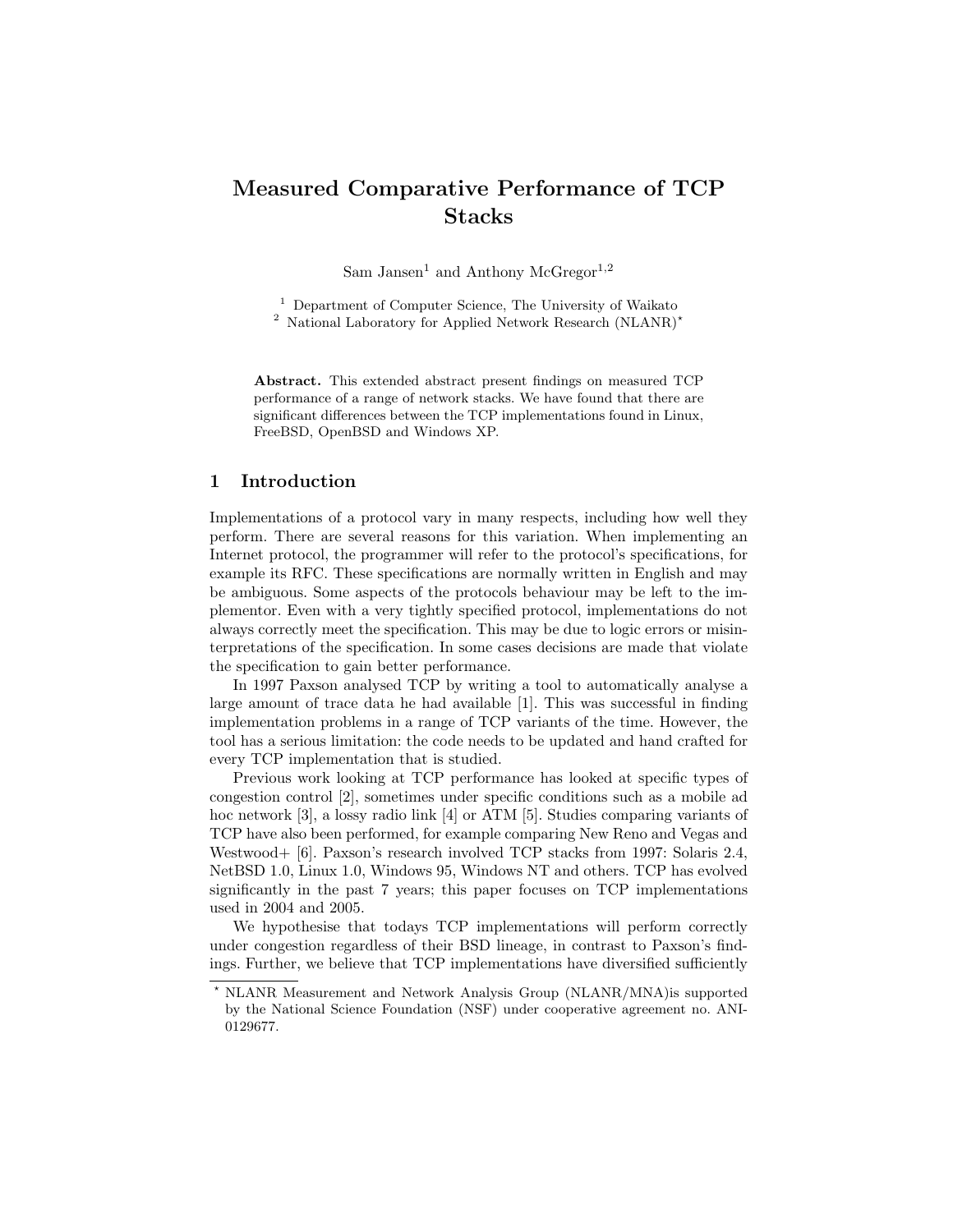that there are significant differences in measured performance between implementations, whether of BSD lineage or not. We use a test-bed network called the WAND Emulation Network which is described in the next section. Some measured TCP performance results are presented in Sect 3.

## 2 Emulation Network

The WAND Network Research Group has built a network of 24 machines dedicated to network testing. Machines are configured so there is a control network connecting the machines to the control machine and an emulation network which is configured by changing patch panels. Each machine has one Ethernet card connected to the control network, and one Ethernet card connected to the emulation network, which has four ports in the case of router machines. This allows arbitrary network topologies to be created between machines at a maximum speed of 100Mbit/s.

All machines are connected through one central switch to a control machine as well as having serial connections to the same machine. To simulate link delay and bandwidth limits, FreeBSD Dummynet [7] routers are used.

The control machine is able to install operating system images onto the machines on the emulation network in less than five minutes, making it possible to test a variety of different operating systems in a short time span. Images of Linux, FreeBSD, OpenBSD, Solaris and Windows XP are available.

It is possible to write scripts that run commands on the machines on the emulation network and send their output back to the control machine. This makes it possible to design, execute and record tests on the control machine.

## 3 TCP Performance

The following tests have been performed with the following operating systems: Linux, FreeBSD, OpenBSD and Windows XP with Service Pack 2.

#### 3.1 Bidirectional Random Loss

This section presents a study of TCP performance under random loss in both directions; that is, both data and acknowledgement packets are dropped randomly using a uniform model. Random loss is interesting to study because Lakshman and Madhow [8] report that random loss is a simple model for transient congestion and of interest in the context of networks with multimedia traffic.

Figure 1 shows the topology used in this test. The bottleneck link is configured to have a propagation delay of 100ms and bandwidth limited at 2Mb/s. Router R1 drops packets randomly using Dummynet's packet loss rate option. The goodput over a single TCP stream from host H1 to H2 is measured. Goodput is the amount of data successfully read from the TCP socket by the application at the receiving end of a TCP connection. Hosts H3 and H4 are unused. Each test lasted 60 seconds.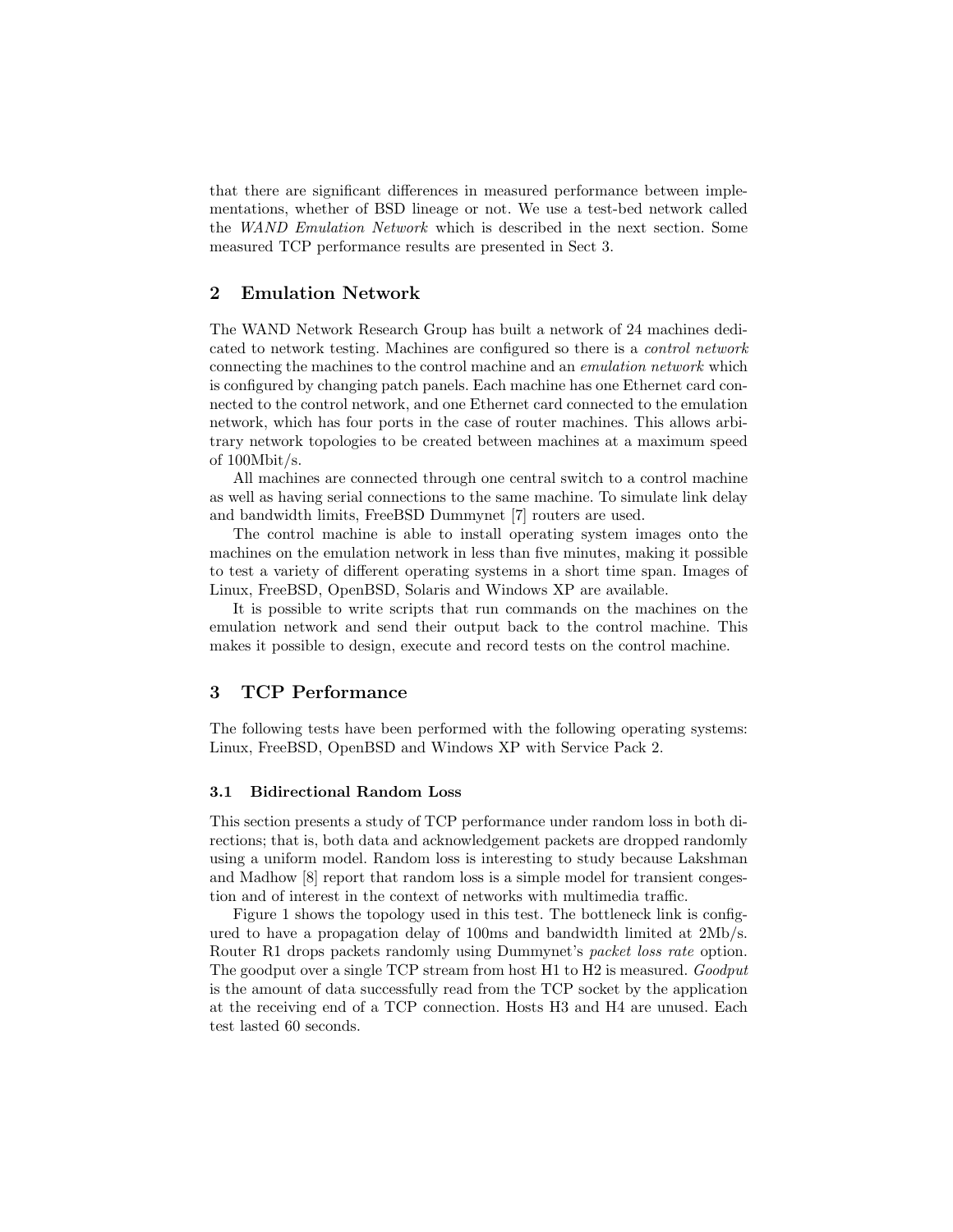

Fig. 1. Test network setup

| TCP Implementation Min Mean Max |  |                            | SD. |
|---------------------------------|--|----------------------------|-----|
| Linux 2.6.10                    |  | 164.38 213.98 287.67 22.75 |     |
| Linux 2.4.27                    |  | 153.82 207.42 248.70 22.86 |     |
| FreeBSD 5.3                     |  | 136.77 176.20 225.01 17.11 |     |
| FreeBSD $5.2.1$                 |  | 128.74 162.81 219.01 19.56 |     |
| Windows XP SP2                  |  | 89.90 137.31 191.00 21.67  |     |
| OpenBSD 3.5                     |  | 63.84 117.98 166.82 22.11  |     |

Table 1. TCP performance during 5% bidirectional loss

Table 1 shows recorded performance in kilobits per second under 5% random loss. The four numbers in the table are recorded goodput: minimum, mean, max and standard deviation. For each network stack, the test was run 100 times. All tests were run with kernel parameters with their defaults. Increasing the buffer sizes of any of the stacks studied made little difference, even though Windows XP defaults to only 8kB (compared to up to 64kB on other operating systems). While there is variation from run to run, it is small compared to the mean. Measurements with SACK turned on and off showed that SACK increases performance by just over 5% in this scenario.

#### 3.2 Reverse Path Congestion

The test network topology is the same as presented in the previous section in Fig. 1. No artificial loss is added by routers R1 or R2 but host H4 sends data over a single TCP stream to host H3. The TCP stream from host H1 to host H2 is measured. The buffer sizes on routers R1 and R2 are set to 8 packets, the bottleneck link is set at 2Mb/s with 50ms delay. This allows R2 to be congested by the TCP stream from H4 to H3 which has the effect of congesting the acks of the measured TCP stream. H3 and H4 use Linux 2.4.27 while the operating system on H1 and H2 vary. The stacks are configured as in Sect. 3.1 apart from the size of the TCP socket buffers. The TCP socket buffer size for both receive and send buffers are set to 64kB for all network stacks in the test.

Table 2 shows the measured goodput at host H2 in kilobits per second. The variation between stacks is not as large as in the previous section but there is still a significant difference of 32% between the lowest and highest.